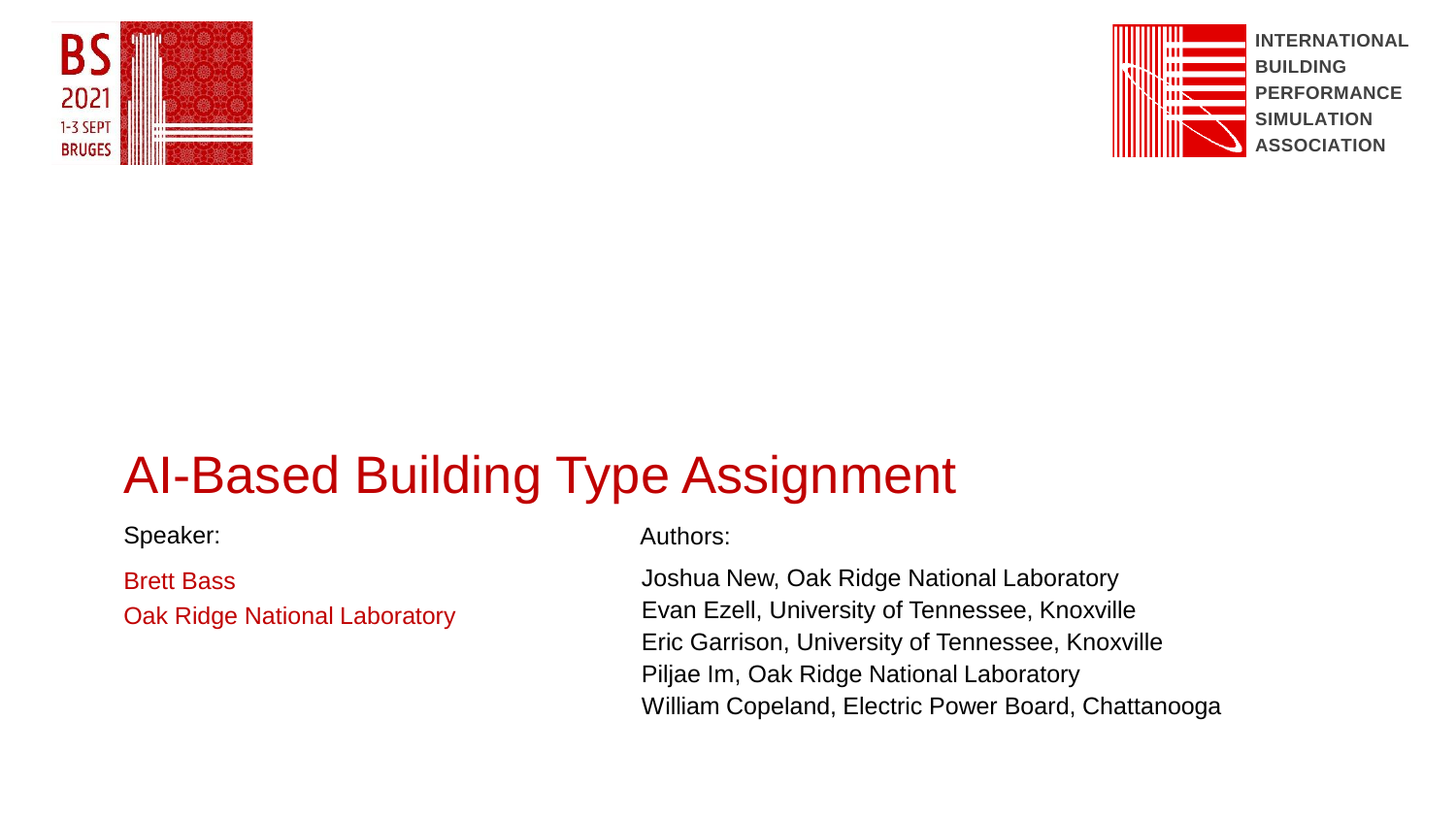# **Motivation**

- Energy usage increasing in United **States**
- Buildings use about 40% of energy in the US
- Modeling buildings is important to efficiently design and optimize buildings and building related systems



Figure 1. Total electricity usage has increased more than the other energy sources since 2003

Source: U.S. Energy Information Administration, Commercial Buildings Energy Consumption Survey.

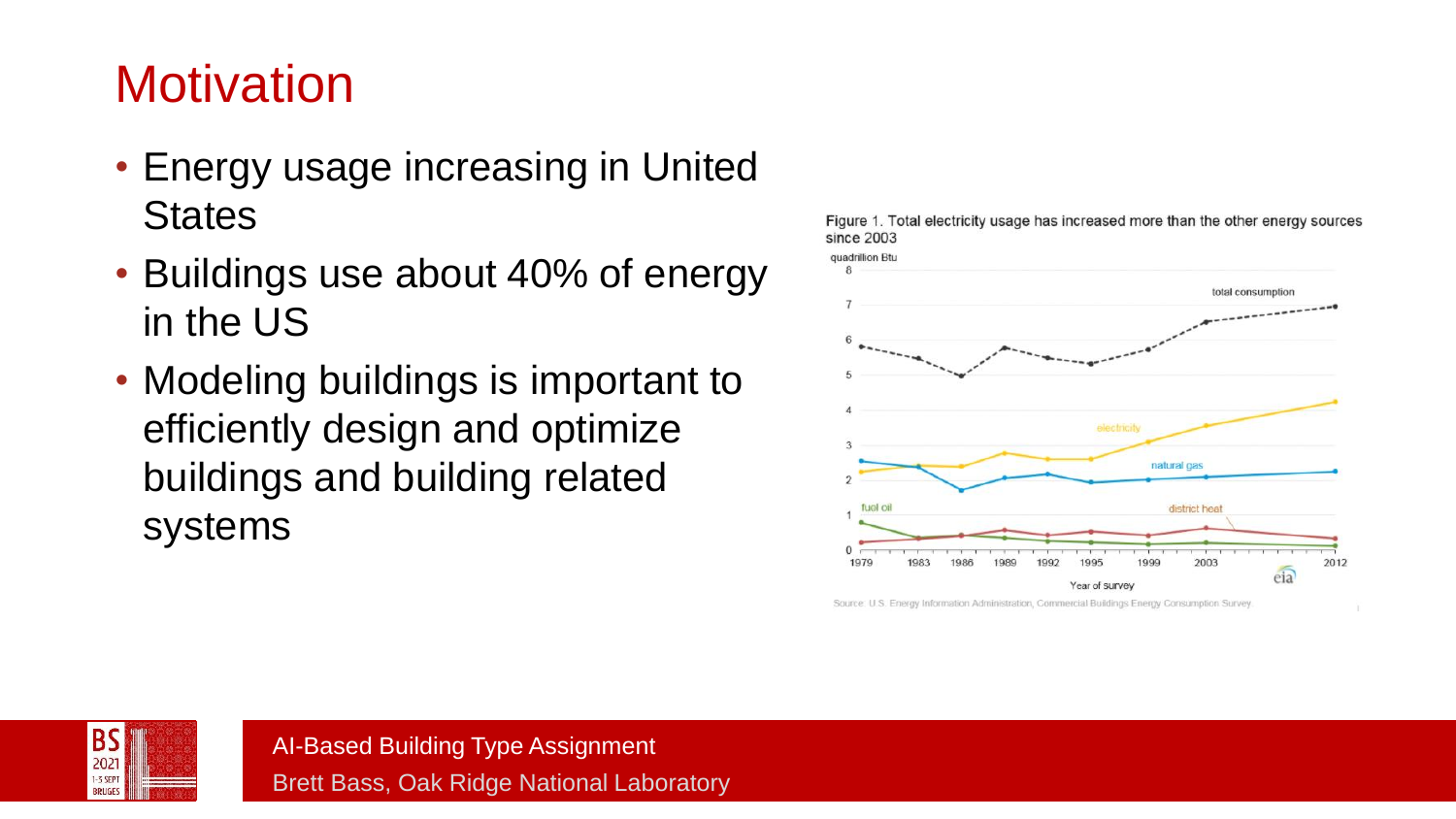# Expanding the Scale of Building Energy Modeling (AutoBEM)

- Modeling large numbers of buildings at a time maximizes impact
- AutoBEM software developed to model large numbers of buildings individually
- Partership formed with Electric Power Board (Chattanooga)
	- Shared 15-min smart meter electricity data
- Properties describing each building are necessary to develop building energy models



Bass, Brett and New, Joshua, and Copeland, William (2020)

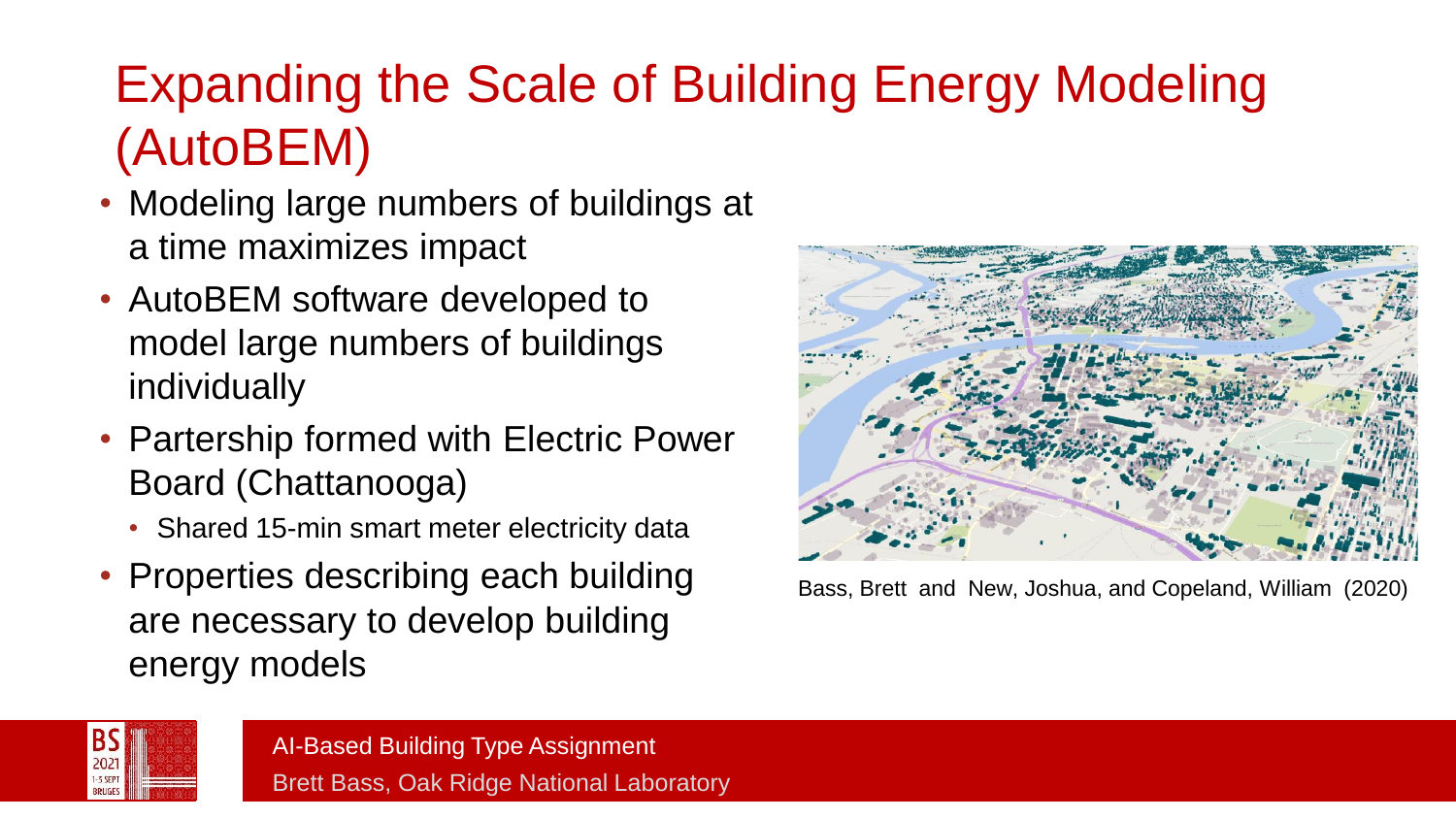# Expanding the Scale of Building Energy Modeling (AutoBEM)

- Physical building properties can be gathered using computer vision or LiDAR
- Aggregating building properties about the buildings energy use patterns can be difficult at a large/non-intrusive scale
- Properties from DOE prototype buildings can be assigned to these individual building geometries



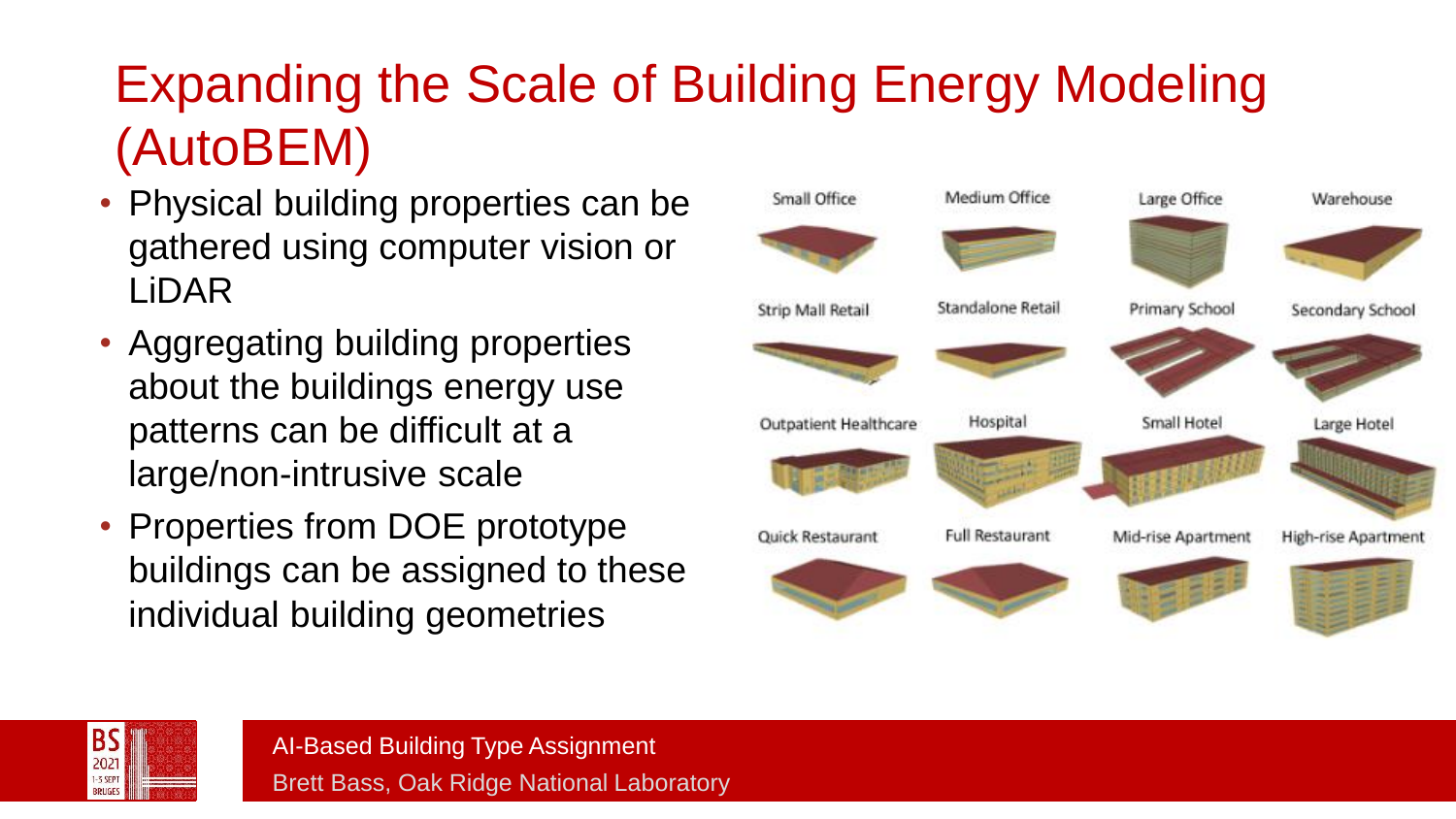# Prototype Building Impact on Energy Use



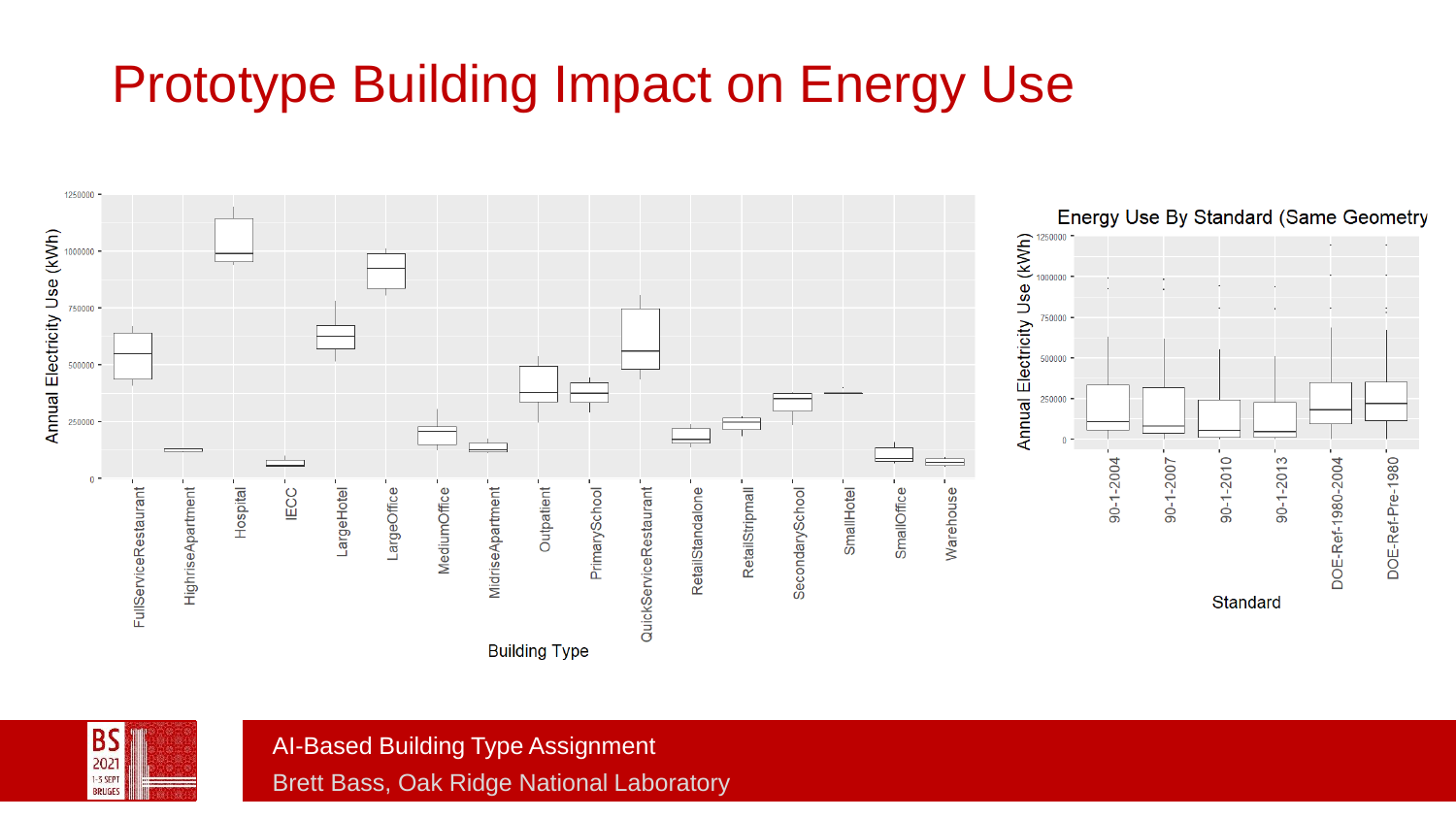# Prototype Building Comparison

0.005 **Real Building** Residential Simulation (2010) Small Office Simulation (2004) 0.004 0.003 EUI (KWh/ft2) 0.002 0.001 0.000 5000 10000 15000 20000 25000 30000 35000  $\mathbf{0}$ 15-Minute Intervals

**Comparison of Actual Data to Prototype Simulation Data** 

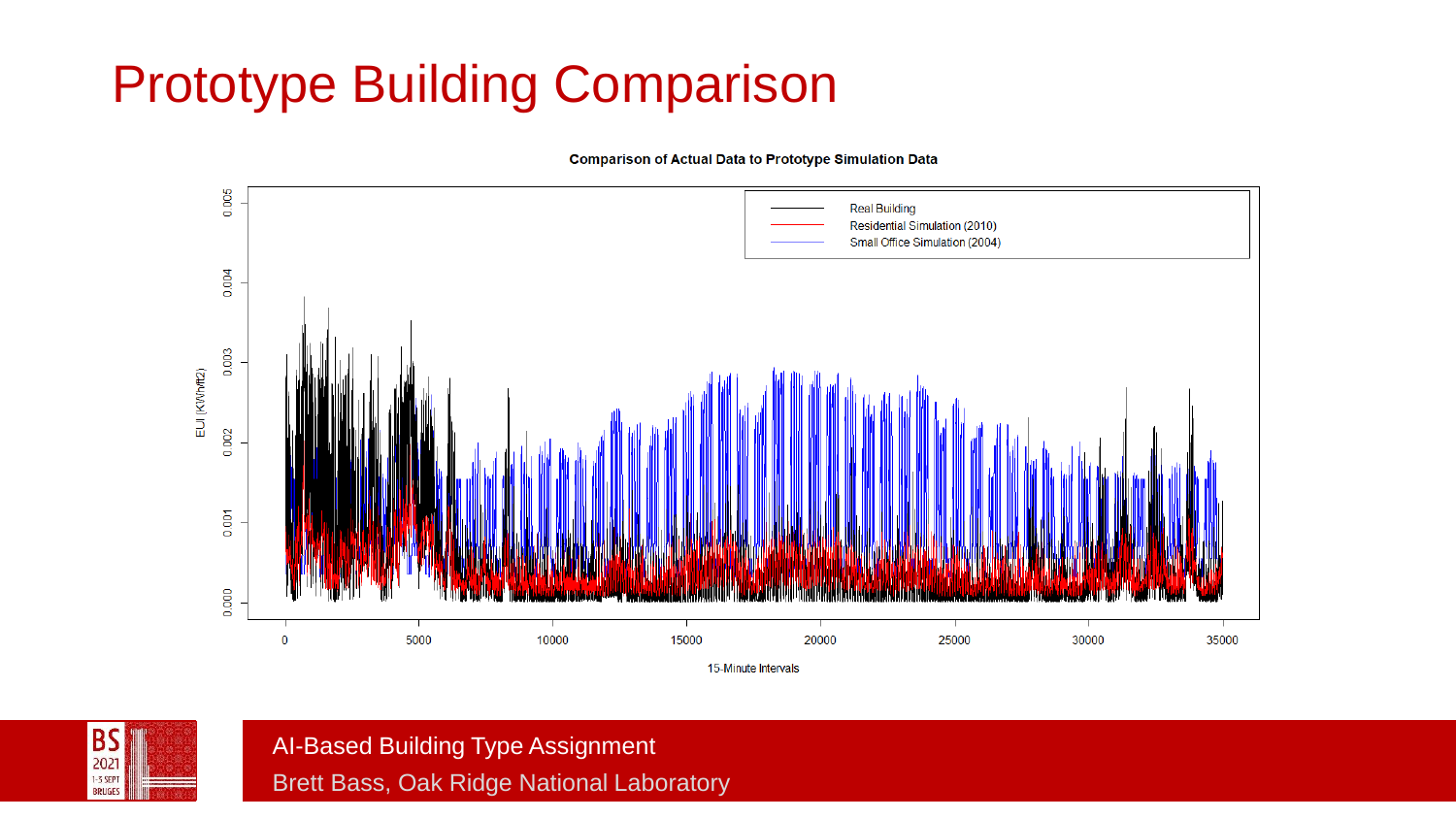# Prototype Building Comparison

- Each real building Energy Use Intensity (EUI) is compared to each of the prototype building/vintage combinations
- Three methods considered for comparing the time series
	- Euclidean Distance
	- Dynamic Time Warping
	- Machine Learning (Random Forest)

| <b>Building Type</b>     | Standard          |
|--------------------------|-------------------|
| Small Office             | DOE-Ref-Pre-1980  |
| Medium Office            | DOE-Ref-1980-2004 |
| Large Office             | 90 1-2004         |
| Standalone Retail        | 90 1-2007         |
| Retail Stripmall         | 90.1-2010         |
| Primary School           | 90.1-2013         |
| Secondary School         |                   |
| Outpatient               |                   |
| Hospital                 |                   |
| Small Hotel              |                   |
| Large Hotel              |                   |
| Warehouse                |                   |
| Quick-service Restaurant |                   |
| Full-service Restaurant  |                   |
| Mid-rise Apartment       |                   |
| High-rise Apartment      |                   |
| Residential              |                   |

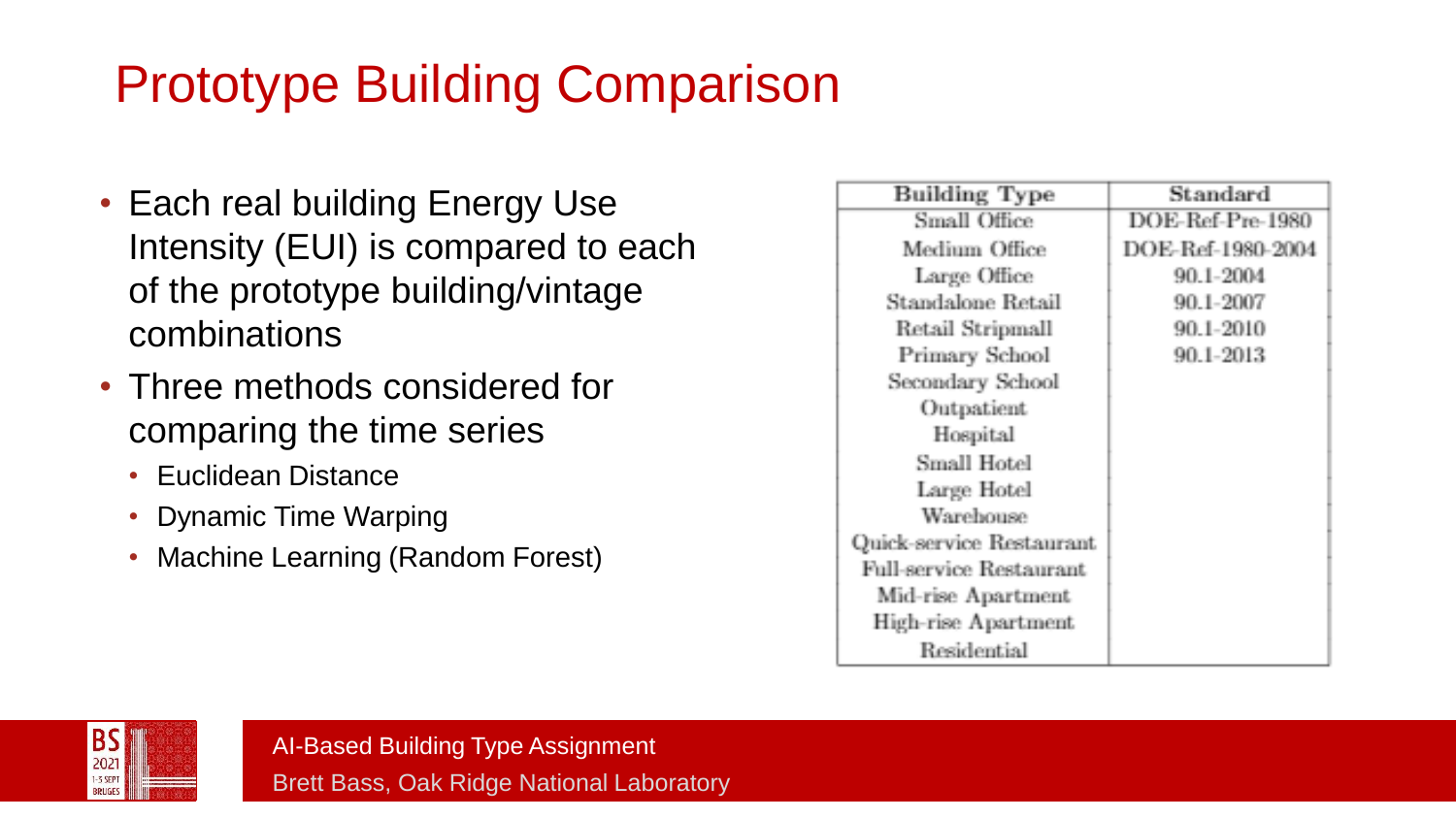## Euclidean Distance

- Straightforward method
- No imputation required
- Low computational cost

### Dynamic Time Warping

- Imputation required
- High computational cost (workaround - FastDTW)



Schfer, P. (2015).

## Machine Learning

- Imputation required
- Low computational cost
- **Extract feature vector** from prototype building/vintage simulations

| Time Window Statistics |                    |
|------------------------|--------------------|
| Monthly                | Maximum            |
| Yearly                 | Mean               |
| Weekends               | Median             |
|                        | Standard Deviation |
|                        | Minimum            |

|         |       |       | Method   Median   Mean   Median   Mean |       |
|---------|-------|-------|----------------------------------------|-------|
|         | Acc   | Acc   | к.                                     | к.    |
| KNN     | 78.4% | 80.1% | 77.1%                                  | 78.8% |
| ВF      | 84.3% | 82.2% | 83.3%                                  | 81.1% |
| xgbTree | 80.3% | 81.0% | 79.0%                                  | 79.7% |



 $EucDist = |$ 

 $i=1$ 

 $(x_i - y_i)^2$ 

 $\boldsymbol{n}$ 

AI-Based Building Type Assignment

Brett Bass, Oak Ridge National Laboratory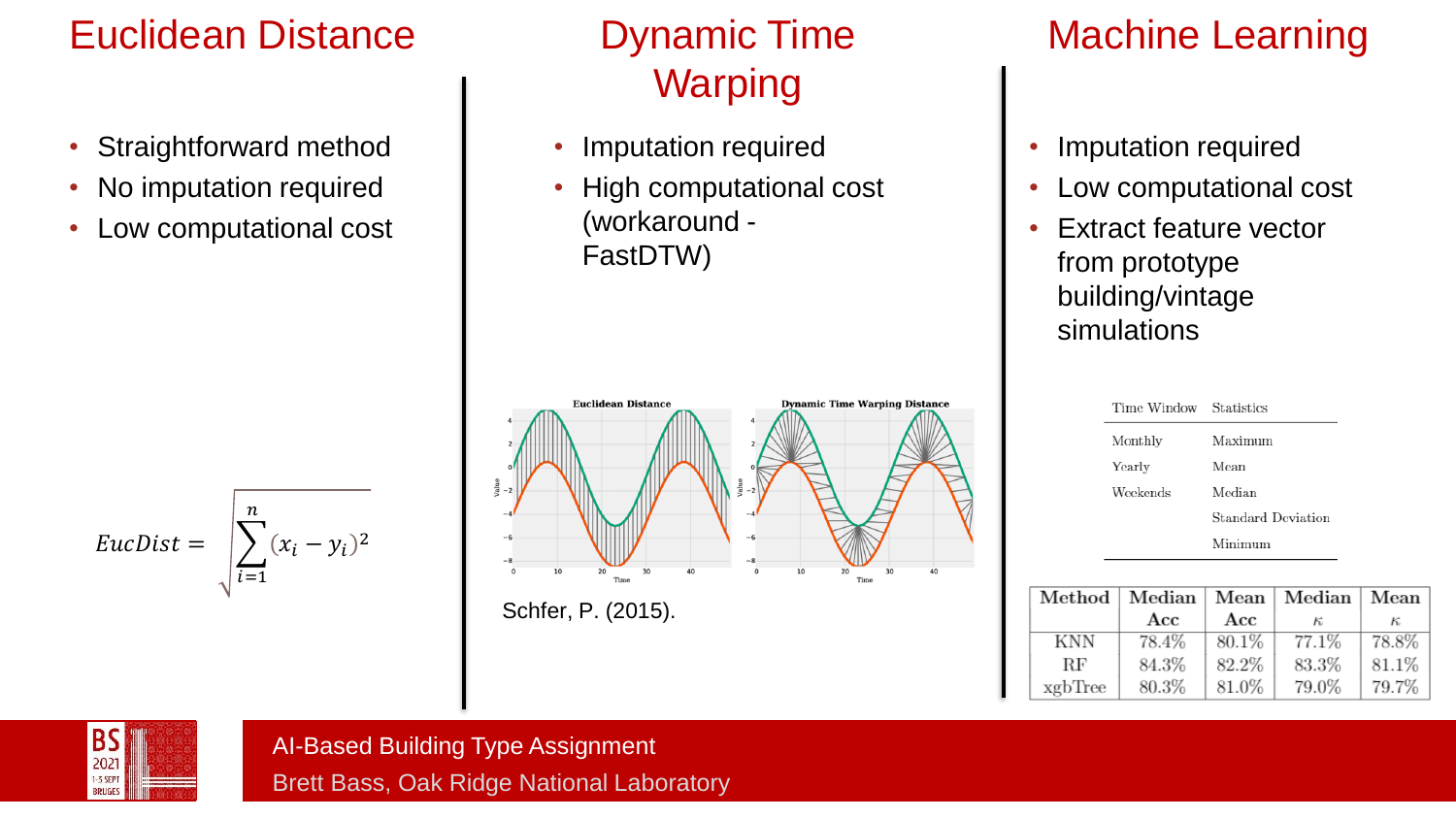| <b>Missing Data Type</b> | Imputation Strategy |
|--------------------------|---------------------|
| Small Gaps (< 1 week)    | ARIMA               |
| Large Gaps (> 1 week)    | Univariate DTW      |
| > 75% missing            | Remove*             |









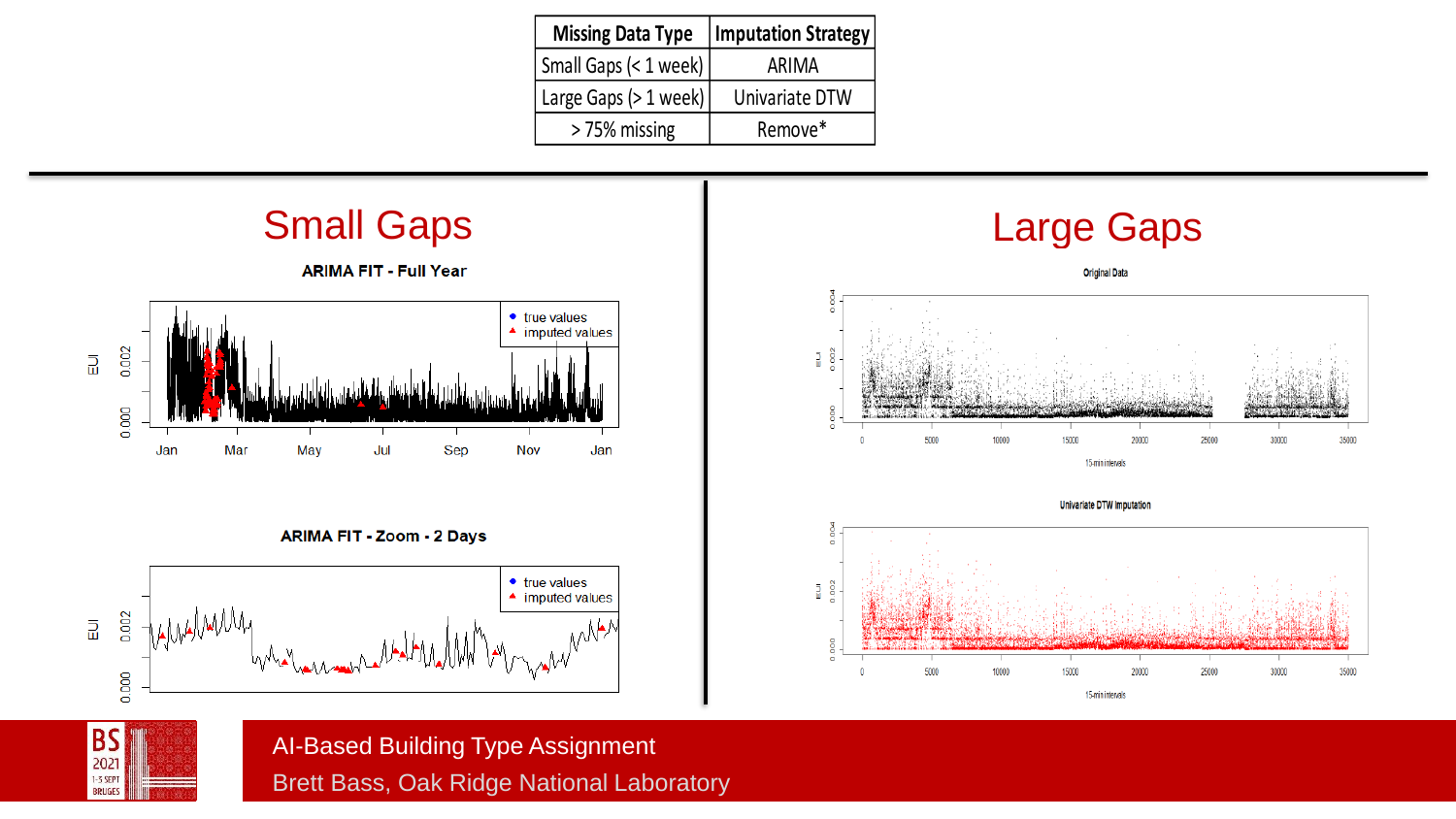## Results

- Methods were evaluated on 100 Chattanooga buildings
- Methods were evaluated quantitatively and qualitatively
- Building energy use pattern may not always match function
	- Bitcoin miner in house
- Confidence in each classification can be determined

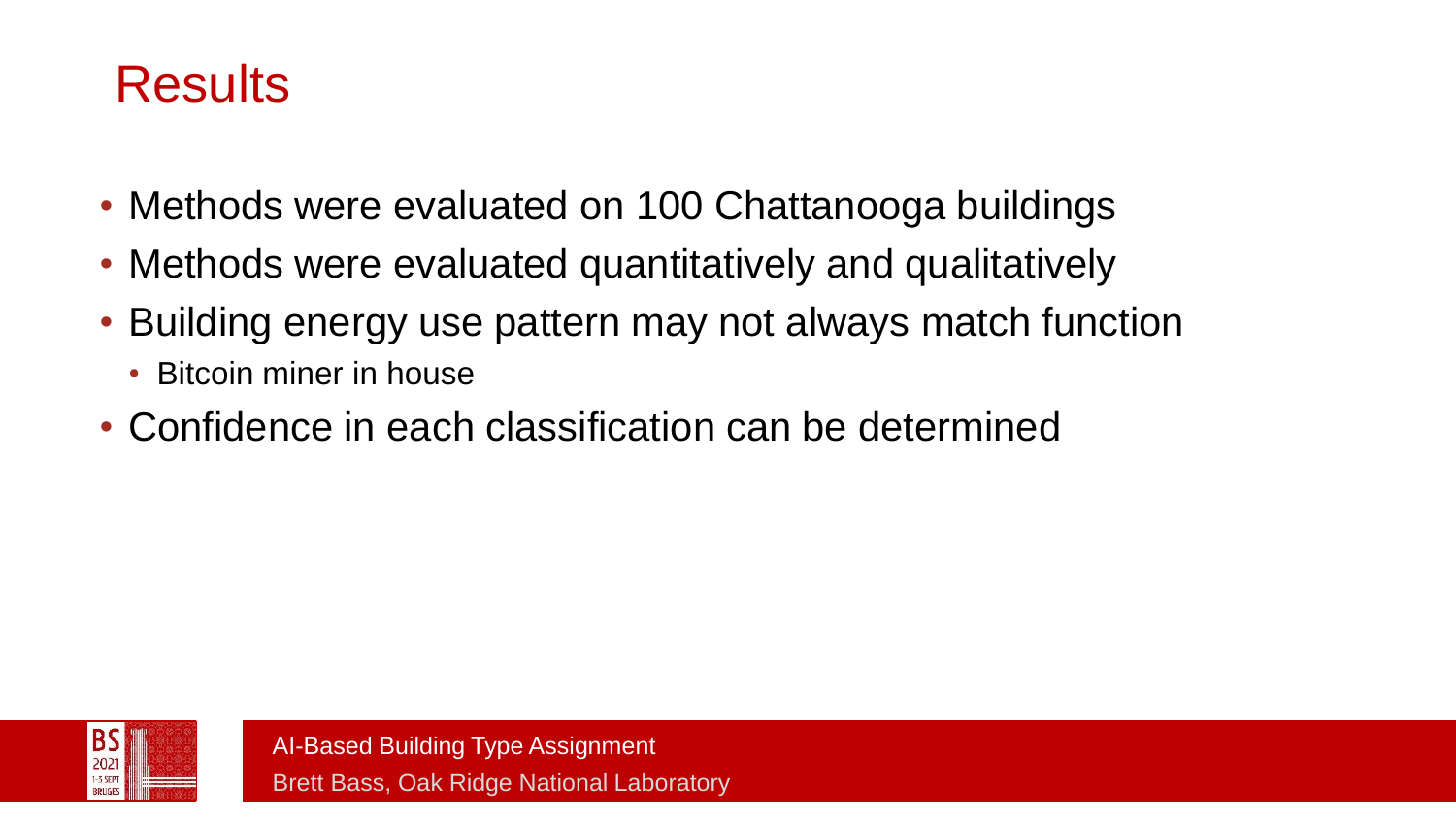# Quantitative Results

- Compare 15-min simulated energy use from each of the 3 methods to actual energy use
- ASHRAE guideline 14 considers <15% monthly, <30% hourly "investment grade"
	- This is sub-hourly (15-minute data)

$$
CVRMSE = \frac{1}{\bar{Y}} \sqrt{\frac{\Sigma_{i=1}^{n} (Y_i - \hat{Y})^2}{N}}
$$

| Method |     | Min   Median | Mean  | Max  |
|--------|-----|--------------|-------|------|
| RF     | .7% | 38.6%        | 44.1% | 206% |
| Euc    | .5% | 38.5%        | 48.6% | 545% |
| DTW    | .5% | 38.7%        | 49.1% | 560% |

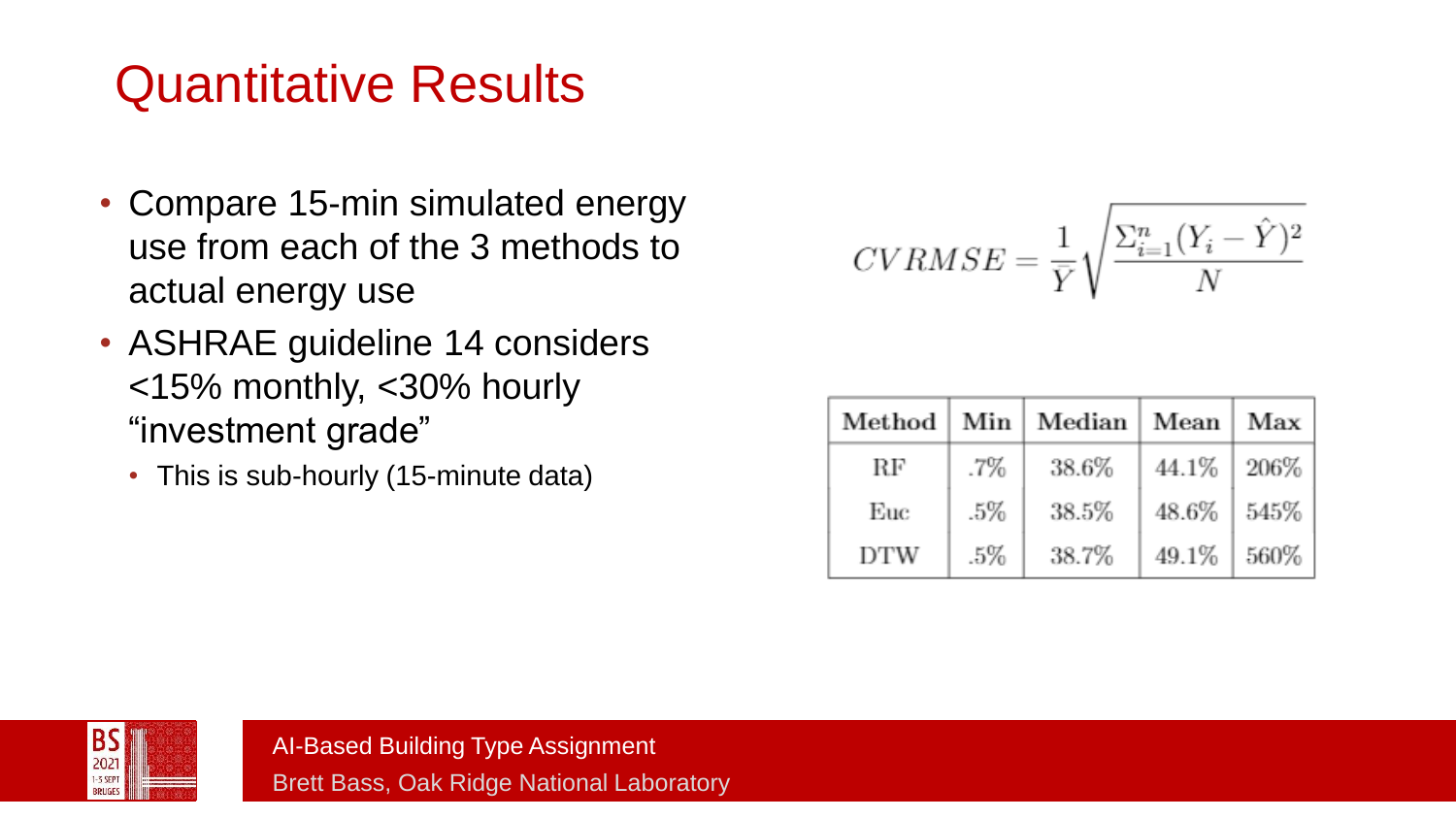# Qualitative Results

- Manually labeled 100 sample building to closest prototype
- Direct
	- Comparison of real building type to methodology classification
- General
	- Generalizes building types for common comparison
		- Mid-rise, High-rise Apartments are both only Apartments
- Commercial
	- Is the building a house or a commercial building

| 2021                      |  |
|---------------------------|--|
| 1-3 SEPT<br><b>BRUGES</b> |  |

|     |     |     | Method   Direct   General   Commercial |
|-----|-----|-----|----------------------------------------|
| RF  | 62% | 63% | 78%                                    |
| Euc | 80% | 80% | 81\%                                   |
| DTW | 71% | 71% | 77%                                    |

| Method | Commercial  | Commercial  |
|--------|-------------|-------------|
|        | Sensitivity | Specificity |
| RЕ     | 78.9%       | 78.3%       |
| Euc    | 0.05%       | 100%        |
| DTW    | 36.8%       | 87.8%       |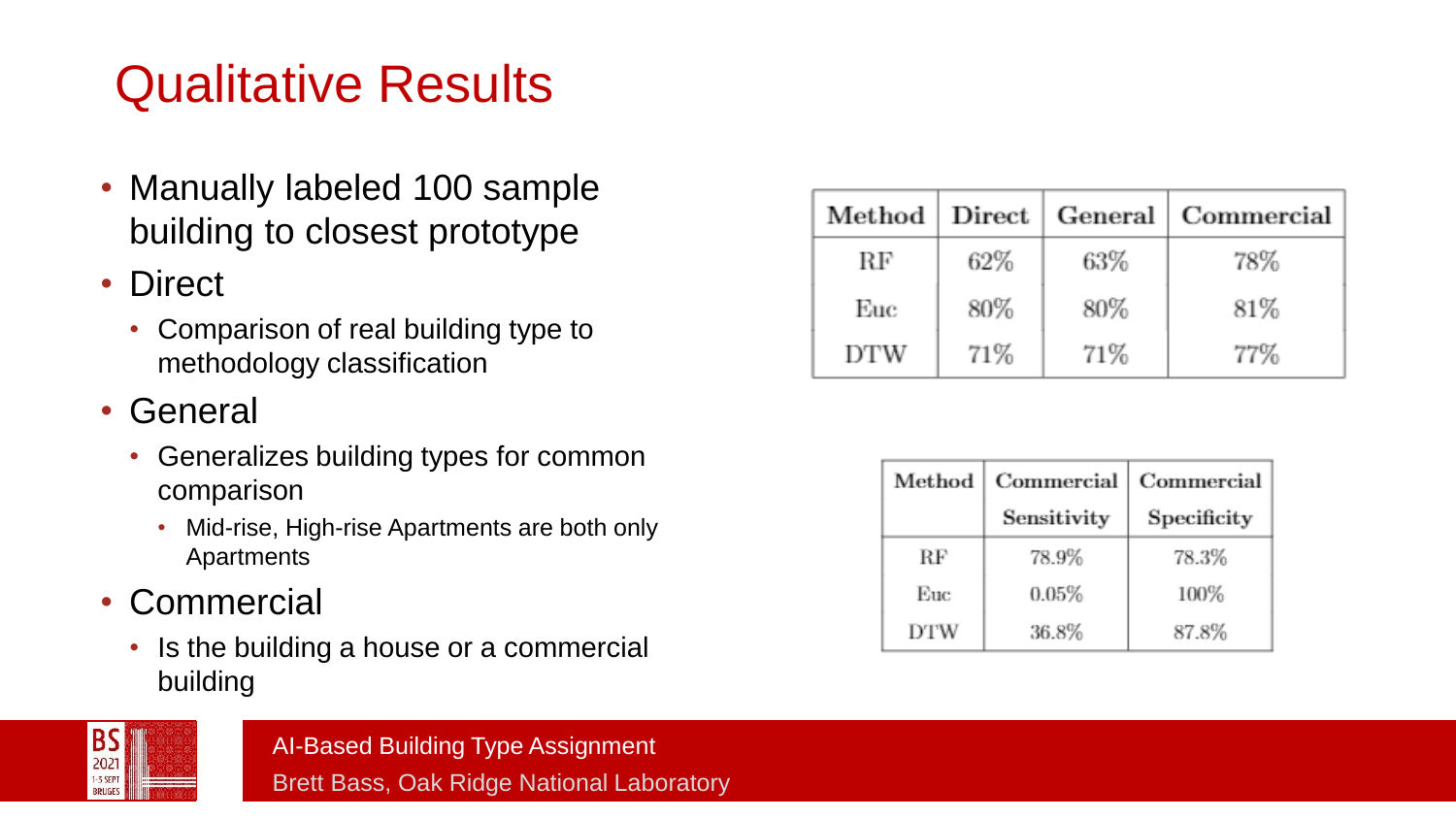## **Confidence**

|     |       | Method   Min   Median   Mean   Max   Acc |                             |  |
|-----|-------|------------------------------------------|-----------------------------|--|
| RF  | 18.7% | 45.8%                                    | $51.8\%$   $138\%$   $71\%$ |  |
| Euc | 5.5%  | 35.2%                                    | 37.5%   78.4%   97%         |  |
| DTW | 20.2% | 35.2%                                    | $41.3\%$   206\%   87\%     |  |

Filter above mean confidence (average of 45 buildings across methods)

|            |         | Method   Min   Median | Mean   Max   |                 | Acc  |
|------------|---------|-----------------------|--------------|-----------------|------|
| RF         | 18.7%   | 48.1%                 | 57.2%   138% |                 | 59%  |
| Euc        | $5.5\%$ | 29.9%                 |              | $31.6\%$ 66.8\% | 94%  |
| <b>DTW</b> | 20.2%   | 29.9%                 | $32.4\%$     | 55.4%           | 100% |

Filter above first quartile confidence (average of 20 buildings across methods)



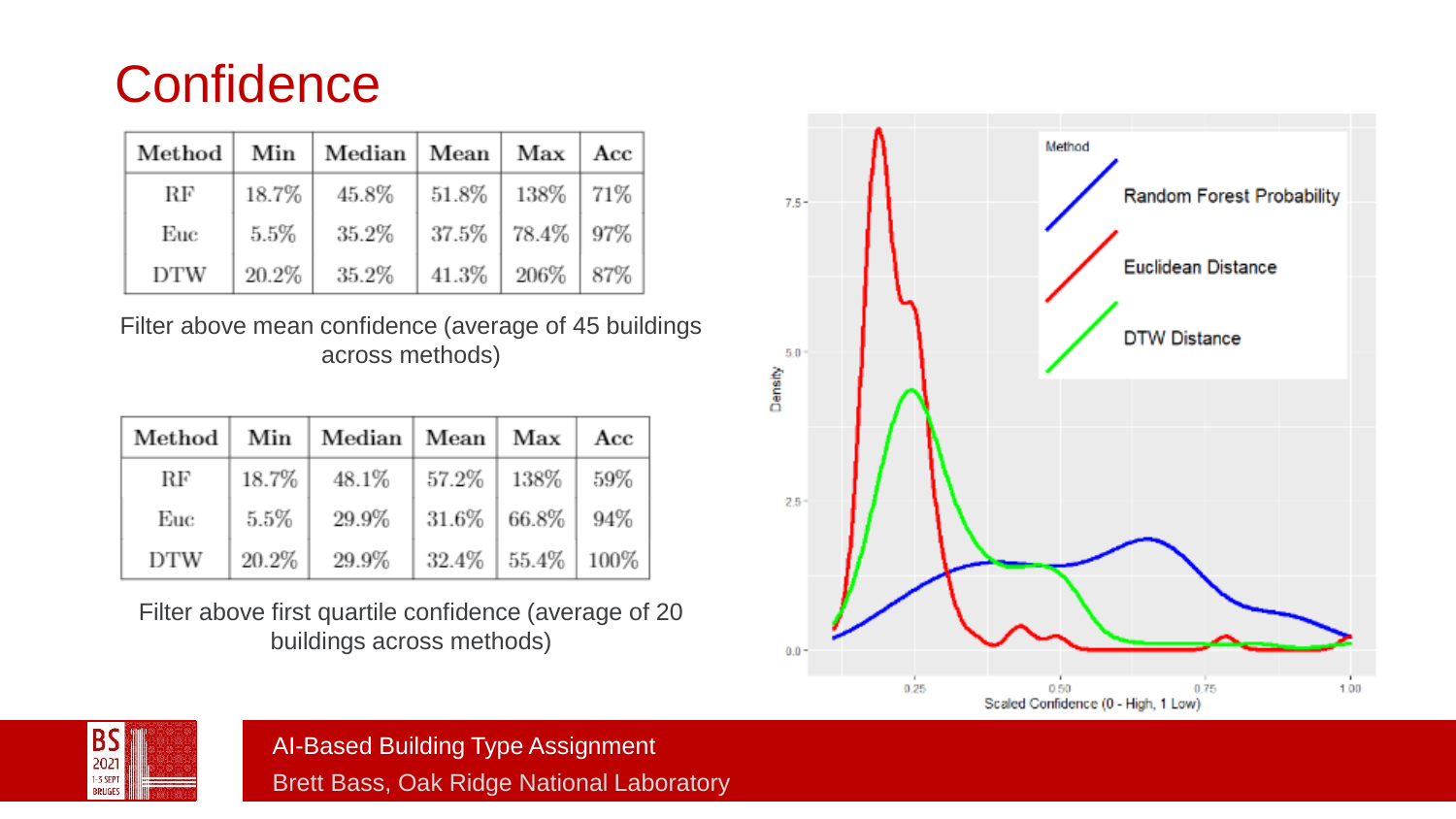# **Conclusions**

- Missing and problematic data handling methods explored, and imputation methodology created
- 3 Building Type methodologies compared
- Euclidean distance fastest, simplest, and best classification accuracy
- Random Forest performed best for commercial accuracy
- Runtime of DTW is a limiting factor for large numbers of buildings
- The distance metrics for Euclidean distance and DTW are effective tools for measuring confidence

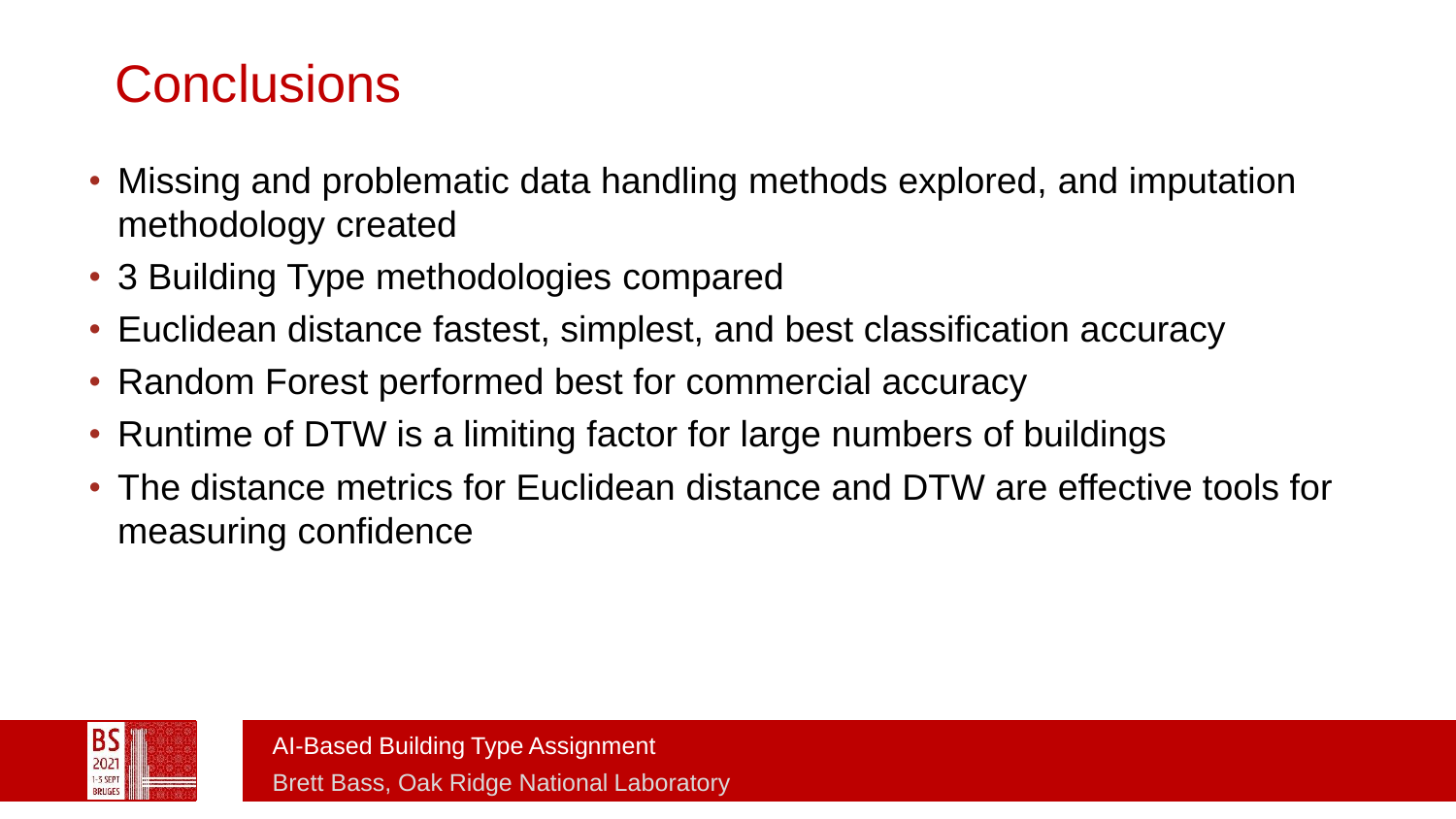# Future Work

- Expand scope of analysis to all EPB Chattanooga service area
	- Using labeled building types
- Explore different temporal resolutions
	- This this be done at an hourly scale?
- Explore other methods of comparison
	- New time series similarity methodologies